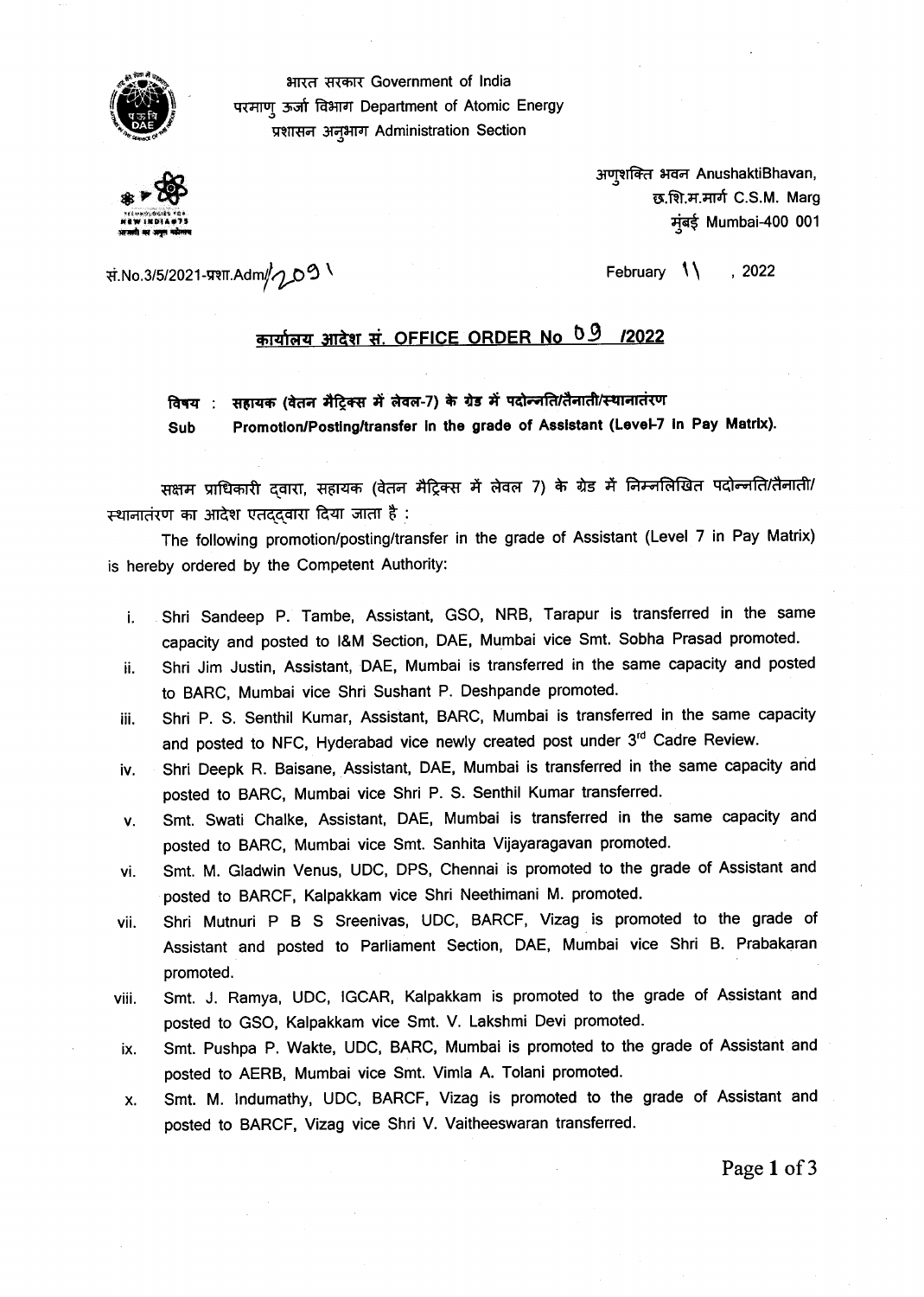- xi. Smt. Nimisha A. Dhingra, UDC, HWP, Kota is promoted to the grade of Assistant and posted to DAE Br. Secretariat, New Delhi vice newly created post under 3<sup>rd</sup> Cadre Review.
- xii. Smt. Smita P. Menon, UDC, BARC, Mumbai is promoted to the grade of Assistant and posted to Power Section, DAE, Mumbai vice Shri Deepak R. Baisane transferred.
- xiii. Smt. Remya S., UDC, RMP, Mysuru is promoted to the grade of Assistant and posted to IGCAR, Kalpakkam vice Smt. Sujatha P. transferred.
- xiv. Smt. Asha Sivaprasad, UDC, Mumbai is promoted to the grade of Assistant and posted to SSS, DAE, Mumbai vice newly created post under 3<sup>rd</sup> Cadre Review.
- xv. Smt. Reshma R. Magare, UDC, DCSEM, Mumbai is promoted to the grade of Assistant and posted to DCSEM, Mumbai vice Smt. Sarita Jeevan Dalvi promoted.
- xvi. Smt. Suvarna R. Lokare, UDC, BARC, Mumbai is promoted to the grade of Assistant and posted to SUS, DAE, Mumbai vice Smt. S. S. Sawant promoted.
- xvii. Shri S. Venkateshwarulu, UDC, NFC, Hyderabad is promoted to the grade of Assistant and posted to AMD, Hyderabad vice Shri S. Sreenivasa Rao promoted.
- xviii. Smt. Jasmine Roshan, UDC, BARC, Mumbai is promoted to the grade of Assistant and posted to BARC, Mumbai vice newly created post under 3rd Cadre Review.
- xix. Smt. Ch. Haritha, UDC, NFC, Hyderabad is promoted to the grade of Assistant and posted to BARCF, Kalpakkam vice Shri K. Sivakumar promoted.
- xx. Smt. G. Kalyani, UDC, NFC, Hyderabad is promoted to the grade of Assistant and posted to NFC, Hyderabad vice Smt. T. Saraswathi promoted.
- xxi. Shri A. Arun, UDC, GSO, Kalpakkam is promoted to the grade of Assistant and posted to IGCAR, Kalpakkam vice newly created post under 3<sup>rd</sup> Cadre Review.
- xxii. Shri Chitte Jiendra Prakash, UDC, DCSEM, Mumbai is promoted to the grade of Assistant and posted to SSS, DAE, Mumbai vice Shri Jim Justin transferred.
- xxiii. Smt. Anju V. Jaiswal, UDC, AERB, Mumbai is promoted to the grade of Assistant and posted to AMD, Nagpur vice Smt. Uma Rajagopalan voluntarily retired.
- xxiv. Kum. Mitali D. Chasia, UDC, DPS, Mumbai is promoted to the grade of Assistant and posted to R&D-I Section, DAE, Mumbai vice Smt. Swati Chalke transferred.
- xxv. Shri Paras Kumar, UDC, HWP, Kota is promoted to the grade of Assistant and posted to PSU Section, DAE, Mumbai vice Smt. Nidhi Gothal promoted.
- xxvi. Kum. Sampada S. Gabhale, UDC, DCSEM, Mumbai is promoted to the grade of Assistant and posted to GSO, NRB, Tarapur vice Shri Sandeep P. Tambe transferred.

2. The officials from S.No. (vi) to (xxvi) will be on probation for a period of one year from the date of assumption of charge of the post of Assistant.

3. The transfer of the officials at S. No. (i)&(iii) is on personal interest. They will not be eligible for any transfer allowances.

Page 2 of 3